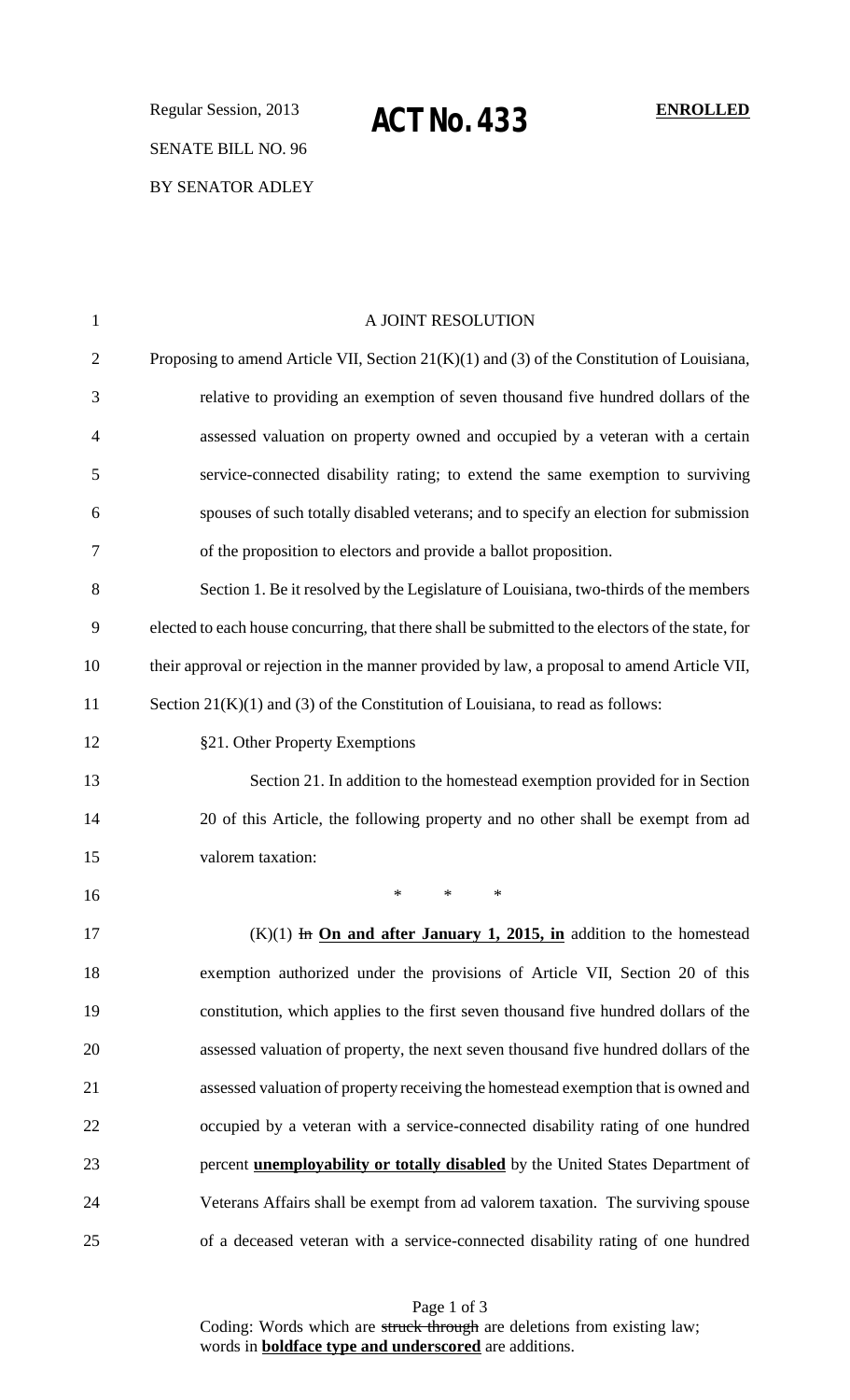### **SB NO. 96 ENROLLED**

| $\mathbf{1}$   | percent unemployability or totally disabled by the United States Department of                |
|----------------|-----------------------------------------------------------------------------------------------|
| $\mathbf{2}$   | Veterans Affairs shall be eligible for this exemption if the surviving spouse                 |
| 3              | occupies and remains the owner of the property, whether or not the exemption was              |
| $\overline{4}$ | in effect on the property prior to the death of the veteran. If property eligible for the     |
| 5              | exemption provided for in this Paragraph has an assessed value in excess of fifteen           |
| 6              | thousand dollars, ad valorem property taxes shall apply to the assessment in excess           |
| 7              | of fifteen thousand dollars.                                                                  |
| 8              | $\ast$<br>$\ast$<br>$\ast$                                                                    |
| 9              | $(3)(a)$ The exemption provided for in this Paragraph shall only extend and                   |
| 10             | apply in a parish only if it is established through an election which that shall be           |
| 11             | called by either an ordinance or a resolution from the parish governing authority.            |
| 12             | The proposition shall state that the exemption shall extend and apply in the parish           |
| 13             | and become effective only after the question of its adoption has been approved by             |
| 14             | a majority of the registered voters of the parish voting in an election held for that         |
| 15             | purpose.                                                                                      |
| 16             | (b) If a parish held an election as provided by this Subparagraph and                         |
| 17             | the electors approved the exemption prior to November 4, 2014, the parish may                 |
| 18             | implement the exemption as amended by the statewide electors on November                      |
| 19             | 4, 2014, without holding an additional election.                                              |
| 20             | $\ast$<br>$\ast$<br>∗                                                                         |
| 21             | Section 2. Be it further resolved that this proposed amendment shall be submitted             |
| 22             | to the electors of the state of Louisiana at the statewide election to be held on November 4, |
| 23             | 2014.                                                                                         |
| 24             | Section 3. Be it further resolved that on the official ballot to be used at said election     |
| 25             | there shall be printed a proposition, upon which the electors of the state shall be permitted |
| 26             | to vote YES or NO, to amend the Constitution of Louisiana, which proposition shall read as    |
| 27             | follows:                                                                                      |
| 28             | Do you support an amendment to provide that the homesteads of veterans                        |
| 29             | with a service-connected disability rating of one hundred percent                             |
| 30             | unemployability or totally disabled by the United States Department of                        |

Page 2 of 3

Coding: Words which are struck through are deletions from existing law; words in **boldface type and underscored** are additions.